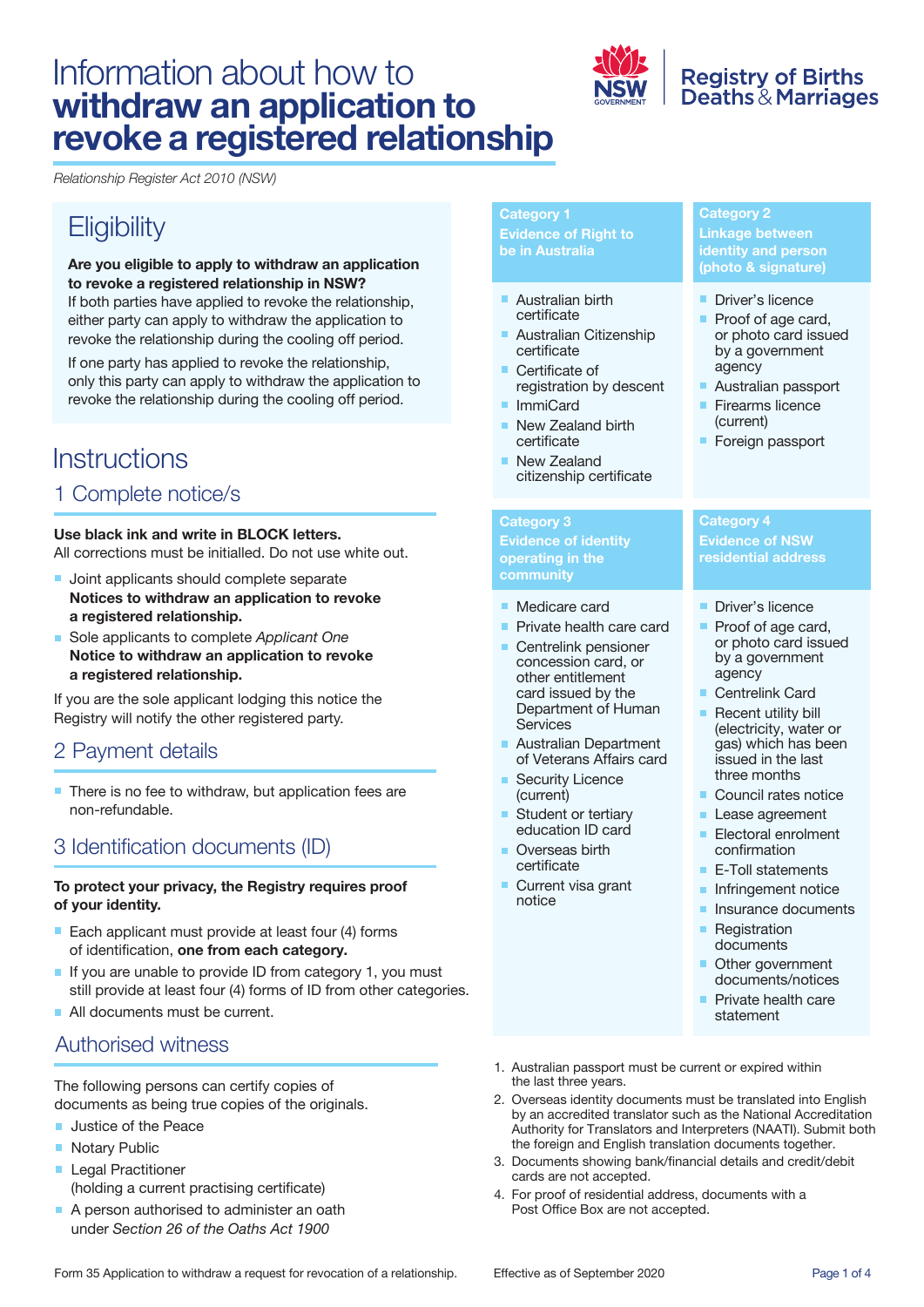# Information about how to **withdraw an application to revoke a registered relationship**



*Continued* 

# How we deal with your information

# Your right to privacy

 *Act 1995* (NSW). The information required on this form is collected under the provisions of this Act and forms the basis for the withdrawal of an application to revoke a registered relationship. The relationship register is part of the civil records of NSW and is a permanent historical record. The public do not have access to these records. The NSW Registry of Births Deaths & Marriages administers the *Births, Deaths and Marriages Registration* 

 statistical purposes and by law enforcement agencies, as well as other uses provided for by law. Such access for Office, Department of Immigration and Border Protection, and motor vehicle or driver licensing authorities) and to The information held by the Registry may be used for approved purposes may be granted to other Registries and certain government agencies (including Passport authorised non-government agencies.

 this information so that it can determine your eligibility to obtain the requested certificate and to prevent fraud. To protect your privacy, the Registry requires proof of your identity. In line with the *Privacy and Personal Information Protection Act 1998*, the Registry is collecting withdraw an application to revoke a registered relationship,

For further information on privacy please visit our website at **<www.nsw.gov.au/bdm>** 

# Fees and processing times

 Please call 13 77 88 for current fees and processing times or check our website at **<www.nsw.gov.au/bdm>** 

# **Enquiries**

Phone: 13 77 88 NRS: 1300 555 727 **<www.nsw.gov.au/bdm>**

 If you require further information or need advice, Translating and Interpreting Service (TIS National) interpreting services are available by phoning the on **131 450** 

# Disclosure of information

 When you complete this application form, understand that you have consented to the release of information provided by you, to those agencies who may be able to validate that information in support of your application.

 This information may be provided to agencies including (but not limited to) other Registries of Births, Deaths of Foreign Affairs and Trade (DFaT), Department of Immigration and Border Protection (DIBP), and motor referrals will be to simply verify the documents or other evidence that you have provided us in making your application for a certificate. If there are discrepancies, we may require you to correct any errors with the issuing agency, before being able to process your application. It is extremely important that all your identity documents are accurate and reflect your correct identity information. & Marriages, law enforcement agencies, Department vehicle or driver licensing authorities. Usually these

 Documents provided as proof of identity may have their authenticity verified through the National Document Verification Service (DVS).

 Documents issued by this office may also be verified by other organisations using DVS.

# How to lodge this application

 Please post your application with your identification and payment to:

#### **NSW Registry of Births Deaths & Marriages GPO Box 30 Sydney NSW 2001**

OR lodge in person at a Service NSW service centre **<www.service.nsw.gov.au>**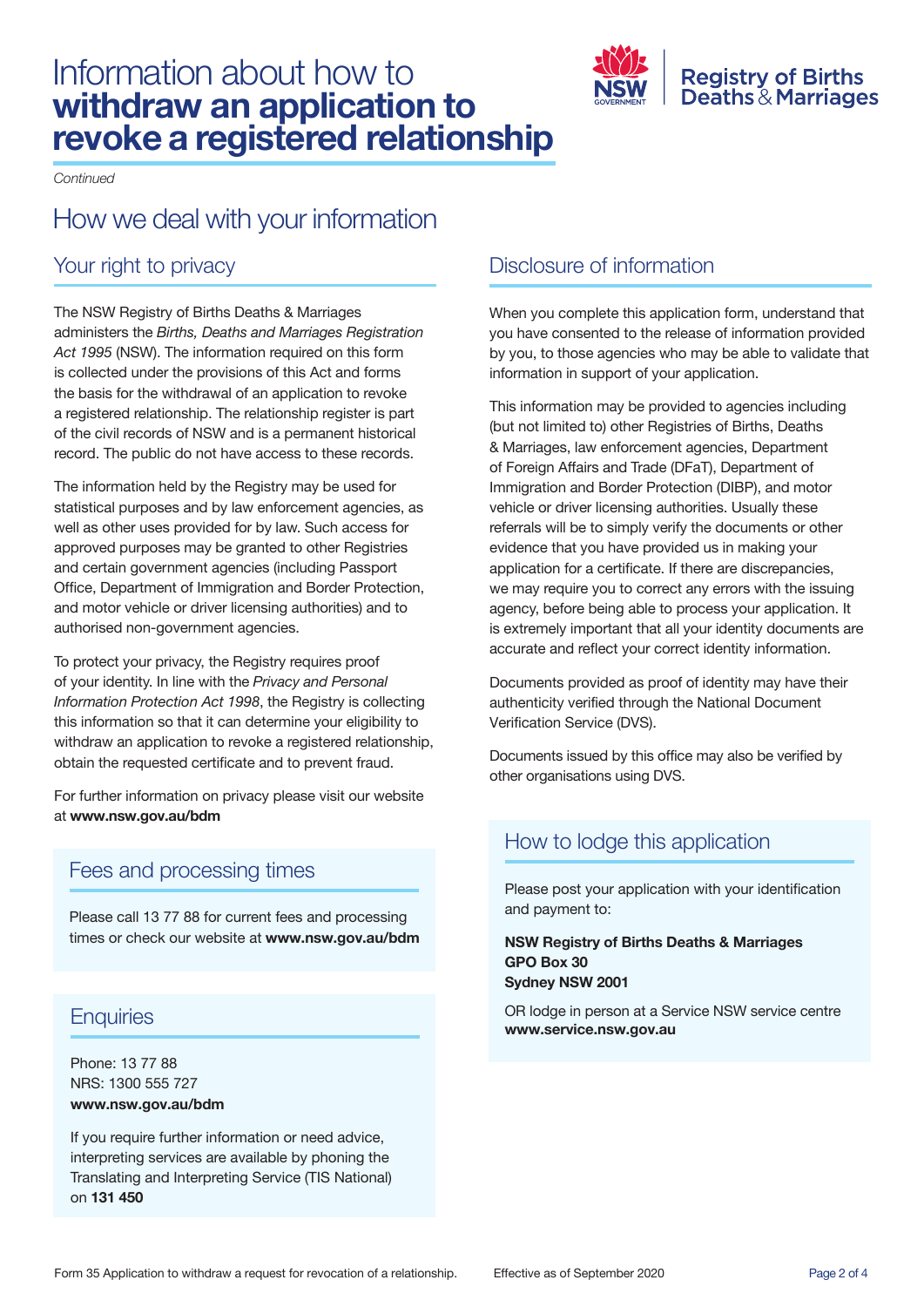# Notice to **withdraw a registered relationship an application to revoke**

 *Relationships Register Act 2010 (NSW)* 

# False representation

 If you knowingly provide false information in this notice, you may be guilty of an offence under Section 57 of the *Births, Deaths and Marriages Registration Act 1995.* 

 Section 57 – False representation: A person who makes a representation in an application, notice or document under this Act or in response to a notice under Section 44 of this Act (Registrar's powers of inquiry), knowing the representation to be false or misleading in a material particular, is guilty of an offence.

 **Maximum penalty: 100 penalty units or 2 years imprisonment, or both.** 

Applicant One *Please use black ink and BLOCK letters and do not use white out to complete this declaration* 

 If you have applied to revoke a registered relationship and wish to withdraw the application, you must complete this form. This withdrawal must be made within 90 days of lodging the application to revoke your registered relationship. There is no fee to withdraw, however application fees paid are non-refundable.

| ı,                                                                            |                                                           |                |  |                   |  |  |  |  |  |  |  |
|-------------------------------------------------------------------------------|-----------------------------------------------------------|----------------|--|-------------------|--|--|--|--|--|--|--|
|                                                                               |                                                           |                |  |                   |  |  |  |  |  |  |  |
|                                                                               | [full name of applicant one on relationship registration] |                |  |                   |  |  |  |  |  |  |  |
| Date of birth                                                                 | $\prime$<br>$\prime$                                      | Place of birth |  |                   |  |  |  |  |  |  |  |
| Email:                                                                        |                                                           |                |  | Contact number    |  |  |  |  |  |  |  |
| of                                                                            |                                                           |                |  |                   |  |  |  |  |  |  |  |
| <b>Residential address</b> [residential address of applicant one]             |                                                           |                |  |                   |  |  |  |  |  |  |  |
| Address Line 1                                                                |                                                           |                |  |                   |  |  |  |  |  |  |  |
| Address Line 2                                                                |                                                           |                |  |                   |  |  |  |  |  |  |  |
| Suburb/Town/City                                                              |                                                           |                |  |                   |  |  |  |  |  |  |  |
| State/Territory                                                               |                                                           | Postcode       |  | Country           |  |  |  |  |  |  |  |
| hereby request that the application to revoke a registered relationship with: |                                                           |                |  |                   |  |  |  |  |  |  |  |
| [full name of applicant two on relationship registration]                     |                                                           |                |  |                   |  |  |  |  |  |  |  |
| be withdrawn from the date of this application.                               |                                                           |                |  |                   |  |  |  |  |  |  |  |
| <b>Applicant One</b><br>signature                                             |                                                           |                |  | Date (dd/mm/yyyy) |  |  |  |  |  |  |  |
|                                                                               |                                                           |                |  |                   |  |  |  |  |  |  |  |



 **Official Use Only**  Registration No.